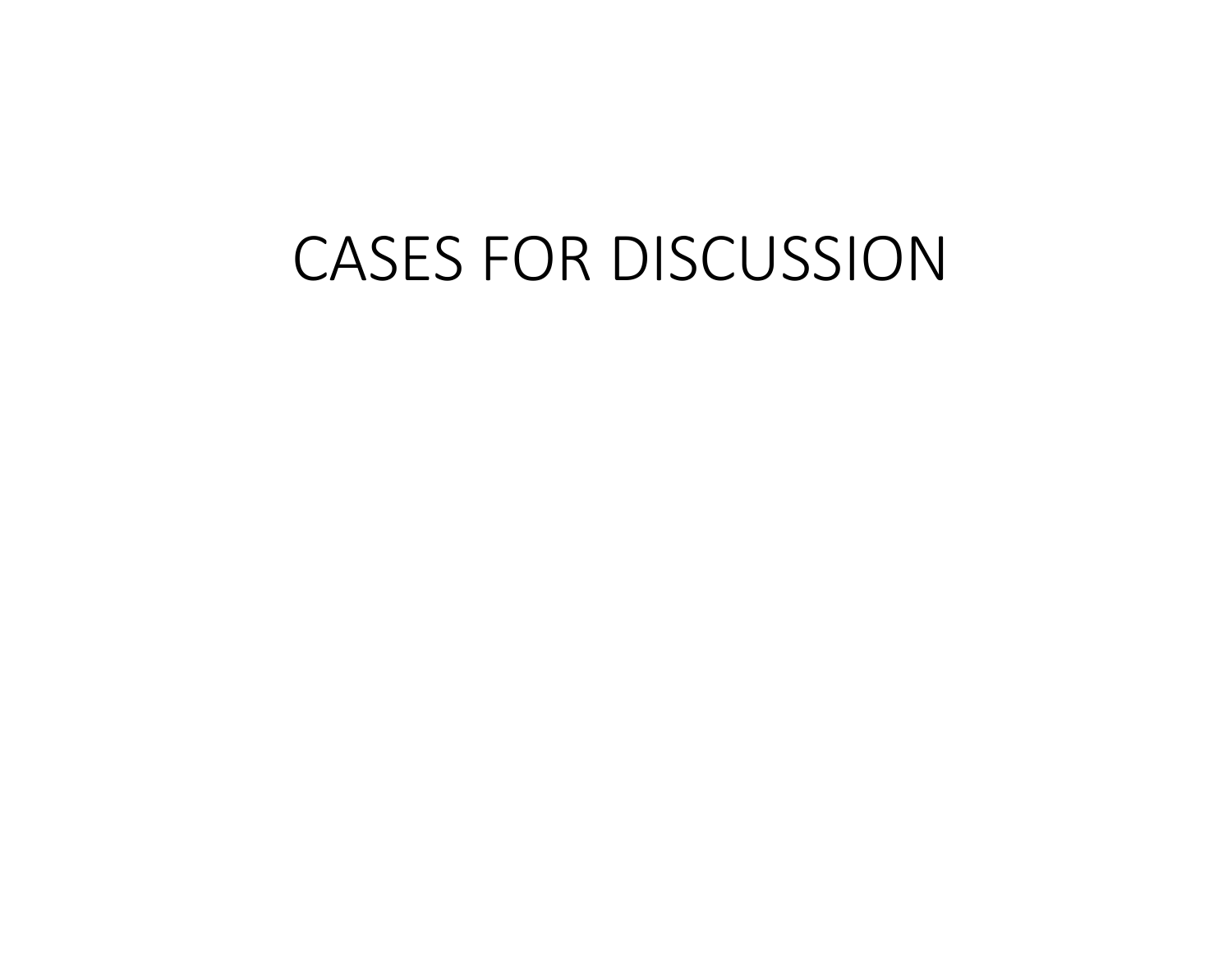- A 63‐y‐old woman is referred for diabetes management
- She has a h/o DM2 for 15 years, HTN, Dyslipidemia, CKD, MI (6 years ago), NASH and Sleep apnea
- Her current meds include: metformin 1 g BID, glargine 42 units HS, semaglutide 1 mg weekly, rosuvastatin 40 mg daily, metoprolol 50 mg daily, ramipril 10 mg daily, aspirin
- BP 140/90; HR 80; BMI 36; Exam shows 2+edema in her LEs
- Labs: A1c 10%, eGFR 42, Na 142, K 4.5, LDL 60, TG 258, HDL 32, UACR 345, normal LFTs/TSH
- Points discussed with patient:
	- Starting mealtime insulin but patient reluctant because of more injections and weight gain from insulin
	- Weight management: tried many diets without long-term success, refuses weight loss meds/bariatric surgery
	- Adding SGLT2‐I for cardiorenal protection
	- BP/Lipids management
	- Referral to other specialists: nephrology/cardiology